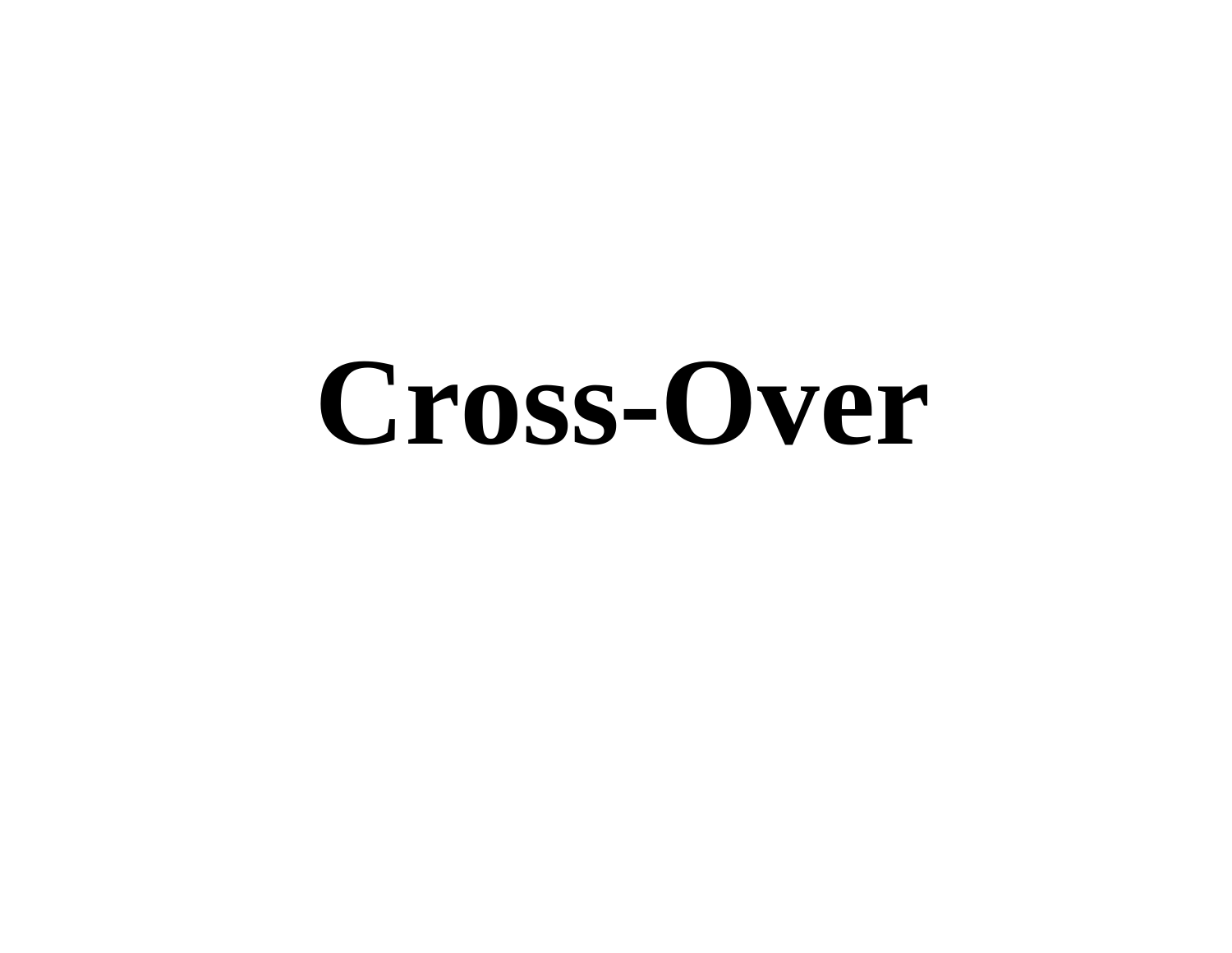# STATEMENT AND RETURN OF THE VOTES FOR THE OFFICE OF TABULATED \_\_\_\_\_\_\_\_\_\_\_\_\_\_\_\_\_\_\_\_\_\_\_\_\_\_\_\_ REPRESENTATIVE IN CONGRESS BY: SUPERVISOR 7TH CONGRESSIONAL DISTRICT

#### DEMOCRATIC PARTY

## 7TH CONGRESSIONAL DISTRICT

**SUPERVI SOR** 

### RECAPITULATION

| AD #S<br><b>BRONX</b><br><b>COUNTY</b>                                                                              |                                                                                                            | ABS/<br><b>MIL</b><br><b>BALLOT</b>         | <b>FED</b><br><b>BALLOT</b>    | <b>AFF</b><br><b>BALLOT</b>            |                                                                                 | <b>CURTIS</b><br><b>BROOKS</b>                   | <b>DENNIS</b><br><b>COLEMAN</b>                 | <b>JOSEPH</b><br><b>CROWLEY</b>                       | ANI ELLO V<br><b>GRI MALDI</b>                        |                                                   | <b>OFFICE</b><br>TOTAL<br><b>SCAT</b><br><b>VOTE</b><br><b>VOTE</b> |
|---------------------------------------------------------------------------------------------------------------------|------------------------------------------------------------------------------------------------------------|---------------------------------------------|--------------------------------|----------------------------------------|---------------------------------------------------------------------------------|--------------------------------------------------|-------------------------------------------------|-------------------------------------------------------|-------------------------------------------------------|---------------------------------------------------|---------------------------------------------------------------------|
| <b>76TH</b><br>80TH<br><b>82ND</b><br><b>83RD</b><br><b>84TH</b><br><b>85TH</b><br><b>COUNTY</b><br><b>SUBTOTAL</b> | $\mathbf{x}$<br>$\mathcal{H}$<br>$\star$<br>$\mathbf{r}$<br>$\mathcal{H}$<br>$\star$<br>$\ast$             | 89<br>144<br>210<br>12<br>0<br>58<br>513    | 3<br>10<br>11<br>O<br>0<br>25  | 117<br>62<br>58<br>5<br>0<br>50<br>292 | $\pmb{\pi}$<br>$\mathbf{r}$<br>$\star$<br>$\star$<br>$\star$                    | 535<br>293<br>468<br>50<br>390<br>1737           | 1139<br>731<br>1021<br>79<br>O<br>769<br>3739   | 2160<br>2243<br>4998<br>110<br>0<br>1085<br>10596     | 358<br>546<br>589<br>25<br>$\mathbf 0$<br>198<br>1716 | O<br>$\mathbf 0$<br>$\mathbf 0$<br>$\overline{2}$ | 4192<br>3814<br>7077<br>264<br>2442<br>17790                        |
| <b>QUEENS</b><br><b>COUNTY</b>                                                                                      |                                                                                                            |                                             |                                |                                        |                                                                                 |                                                  |                                                 |                                                       |                                                       |                                                   |                                                                     |
| <b>27TH</b><br>30TH<br><b>34TH</b><br>35TH<br><b>36TH</b><br>37TH<br>39TH<br><b>COUNTY</b><br><b>SUBTOTAL</b>       | $\mathbf{x}$<br>$\star$<br>$\mathcal{H}$<br>$\mathbf{r}$<br>$\mathcal{H}$<br>$\star$<br>$\star$<br>$\star$ | 9<br>32<br>59<br>47<br>0<br>11<br>18<br>176 | 4<br>24<br>O<br>$\Omega$<br>40 | 10<br>$3\overline{4}$<br>22<br>77      | $\star$<br>$\star$<br>$\star$<br>$\star$<br>$\mathcal{R}$<br>$\star$<br>$\star$ | $\frac{13}{25}$<br>141<br>108<br>15<br>62<br>365 | 40<br>49<br>421<br>219<br>4<br>37<br>207<br>977 | 161<br>797<br>2174<br>850<br>16<br>200<br>944<br>5142 | 24<br>62<br>246<br>84<br>20<br>127<br>564             | 0<br>$\mathbf 0$<br>4                             | 240<br>934<br>2982<br>1261<br>22<br>273<br>1340<br>7052             |
| <b>DI STRICT</b><br><b>TOTAL</b>                                                                                    | $\star$                                                                                                    | 689                                         | 65                             | 369                                    | $\star$                                                                         | 2102                                             | 4716                                            | 15738                                                 | 2280                                                  | 6                                                 | 24842                                                               |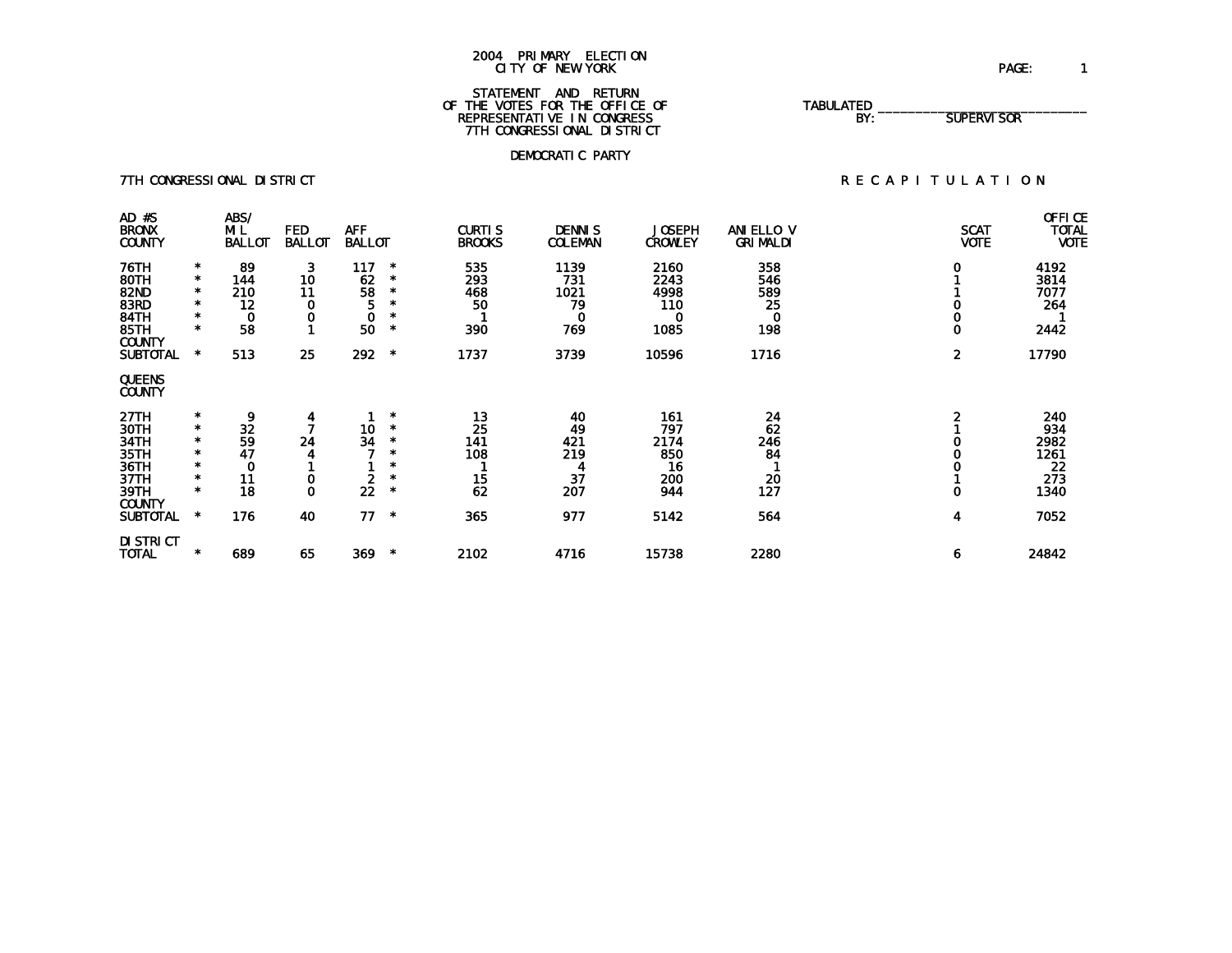# STATEMENT AND RETURN OF THE VOTES FOR THE OFFICE OF TABULATED \_\_\_\_\_\_\_\_\_\_\_\_\_\_\_\_\_\_\_\_\_\_\_\_\_\_\_\_ STATE SENATOR BY: SUPERVISOR 23RD SENATORIAL DISTRICT

#### DEMOCRATIC PARTY

#### 23RD SENATORI AL DI STRI CT 23RD SENATORIAL DISTRICT R E C A P I T U L A T I O N

**SUPERVI SOR** 

| AD #S<br><b>KINGS</b><br><b>COUNTY</b>                                                                |                                                                                                   | ABS/<br>MI L<br><b>BALLOT</b>           | <b>FED</b><br><b>BALLOT</b>               | <b>AFF</b><br><b>BALLOT</b> |                                                                                        | <b>KELVIN</b><br><b>ALEXANDER</b>        | <b>COLE</b><br><b>ETTMAN</b>                 | <b>RODNEY</b><br><b>KNI GHT</b>         | DI ANE J<br><b>SAVI NO</b>                     |                                                                                   | <b>SCAT</b><br><b>VOTE</b> | OFFICE<br>TOTAL<br><b>VOTE</b>                   |
|-------------------------------------------------------------------------------------------------------|---------------------------------------------------------------------------------------------------|-----------------------------------------|-------------------------------------------|-----------------------------|----------------------------------------------------------------------------------------|------------------------------------------|----------------------------------------------|-----------------------------------------|------------------------------------------------|-----------------------------------------------------------------------------------|----------------------------|--------------------------------------------------|
| <b>46TH</b><br><b>47TH</b><br>48TH<br>49TH<br><b>51ST</b><br>60TH<br><b>COUNTY</b><br><b>SUBTOTAL</b> | $\pmb{\times}$<br>$\star$<br>$\mathcal{H}$<br>$\mathbf{x}$<br>$\mathcal{H}$<br>$\star$<br>$\star$ | 110<br>84<br>10<br>15<br>24<br>3<br>246 | 0<br>0<br>0<br>0<br>0<br>$\mathbf 0$<br>0 | 14<br>3<br>3<br>Ω<br>22     | $\pmb{\times}$<br>$\star$<br>$\mathcal{R}$<br>$\star$<br>$\star$<br>$\star$<br>$\star$ | 359<br>66<br>52<br>23<br>67<br>20<br>587 | 786<br>295<br>284<br>171<br>70<br>20<br>1626 | 441<br>48<br>19<br>10<br>86<br>9<br>613 | 630<br>651<br>305<br>225<br>420<br>102<br>2333 | 0<br>$\mathbf 0$<br>$\mathbf 0$<br>$\mathbf 0$<br>O<br>$\mathbf 0$<br>$\mathbf 0$ |                            | 2216<br>1060<br>660<br>429<br>643<br>151<br>5159 |
| <b>RI CHMOND</b><br><b>COUNTY</b>                                                                     |                                                                                                   |                                         |                                           |                             |                                                                                        |                                          |                                              |                                         |                                                |                                                                                   |                            |                                                  |
| 60TH<br>61ST<br>63RD<br><b>COUNTY</b><br><b>SUBTOTAL</b>                                              | $\mathbf{x}$<br>$\mathcal{H}$<br>$\star$<br>$\star$                                               | 39<br>158<br>20<br>217                  | 0<br>0<br>0<br>0                          | o<br>74<br>4<br>84          | $\star$<br>$\star$<br>$\star$<br>$\star$                                               | 42<br>1367<br>178<br>1587                | 27<br>86<br>16<br>129                        | 24<br>158<br>22<br>204                  | 443<br>1562<br>283<br>2288                     | 0<br>0<br>$\mathbf 0$<br>0                                                        |                            | 536<br>3173<br>499<br>4208                       |
| <b>DI STRICT</b><br><b>TOTAL</b>                                                                      | $\mathcal{H}$                                                                                     | 463                                     | 0                                         | 106                         | $\star$                                                                                | 2174                                     | 1755                                         | 817                                     | 4621                                           | 0                                                                                 |                            | 9367                                             |